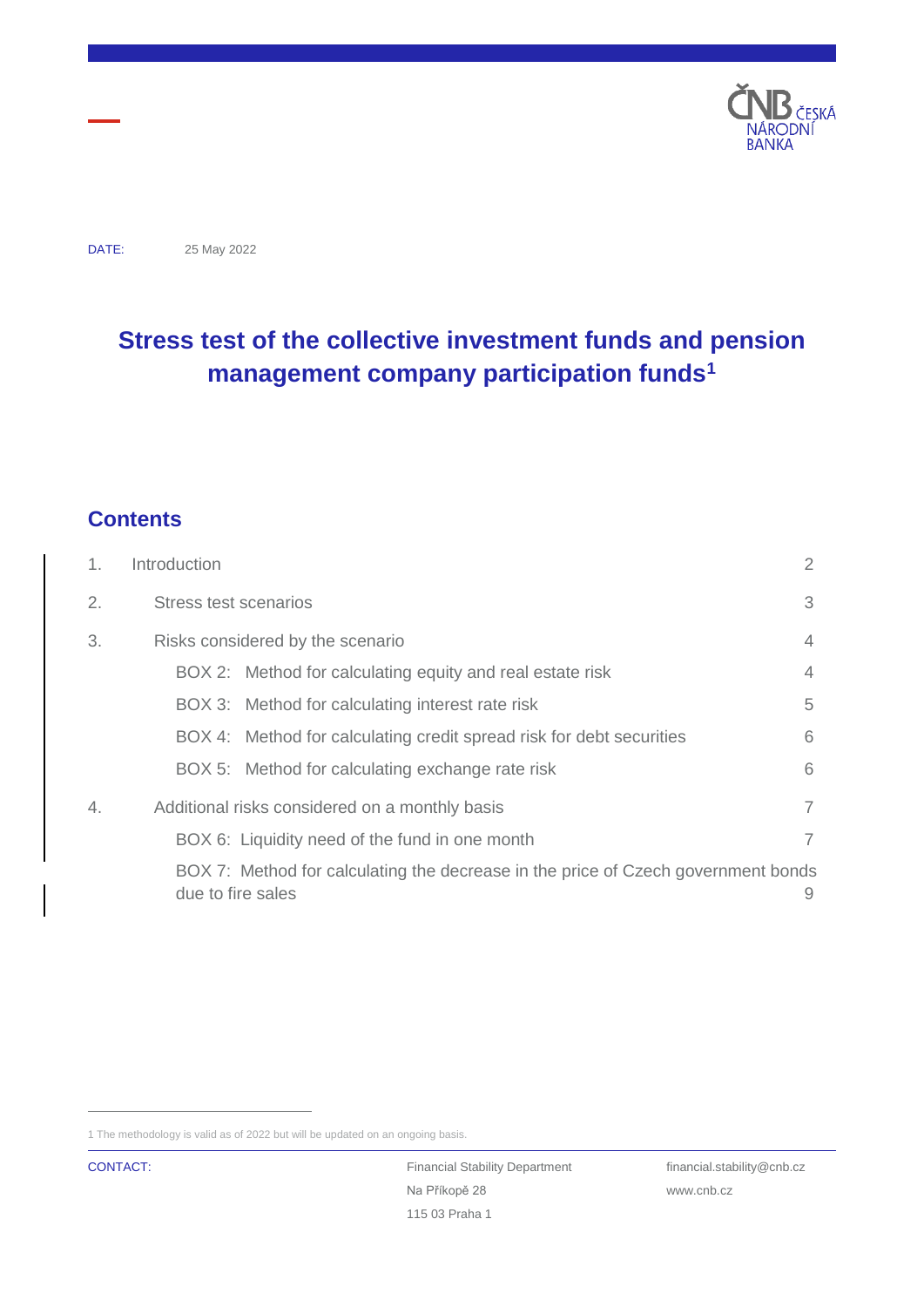## <span id="page-1-0"></span>**1. Introduction**

Stress tests of the collective investment funds and pension management company participation funds sector (hereinafter funds) are used at the CNB to assess the resilience of individual funds and the sector as a whole in adverse economic situations. The tests primarily monitor balance-sheet liquidity risk and the extent to which the behaviour of funds in a difficult liquidity position contributes to growth in systemic risk.

The test methodology is based on the nature of doing business in the collective investment funds sector and a holistic view of it. The test also covers the sector of participation funds of pension management companies, which are similar to collective investment funds in their business model and regulation. The test assumes that losses on a fund's investment portfolio arising from adverse developments on financial markets are directly passed on to unit holders in collective investment funds and participants in pension management company funds (hereinafter investors). They respond to the losses incurred in the form of increased sell-offs of fund units. By redeeming units and paying out shares, collective investment funds and partly also participation funds gradually exhaust their liquid asset buffers and are forced to sell their other assets if the buffers are insufficient. This adversely affects their price. In the case of assets held across the domestic financial system (for example, Czech government bonds), their sell-off and a related drop in prices would lead to losses being incurred by other asset holders too (banks, insurance companies, transformed pension funds). Consequently, the adverse developments in the funds sector would spread to other sectors of the domestic financial system.

The test is constructed dynamically on two levels. According to the scenarios considered (part 2), the impact of shocks on fund balance sheets is computed in each quarter. For each quarter, the additional shock resulting from investors' redemptions is then calculated on a monthly basis (i.e. three times per quarter). The following schematic diagram (Box 1) shows the simplified test calculation procedure for each quarter. At the beginning of each quarter, assets held by funds are repriced according to the given scenario (part 2) and margin requirements are generated from derivative contracts (part 3). Part of the investors react to the decrease in the value of the fund by leaving the fund (part 4). In the event of a discrepancy between the volume of the fund's repurchased securities (and fund shares/units) and the volume of deposits held by the fund, the fund sells part of its assets, with a possible negative impact on their prices and thus the value of the fund. This leads to additional departures of investors in the given quarter.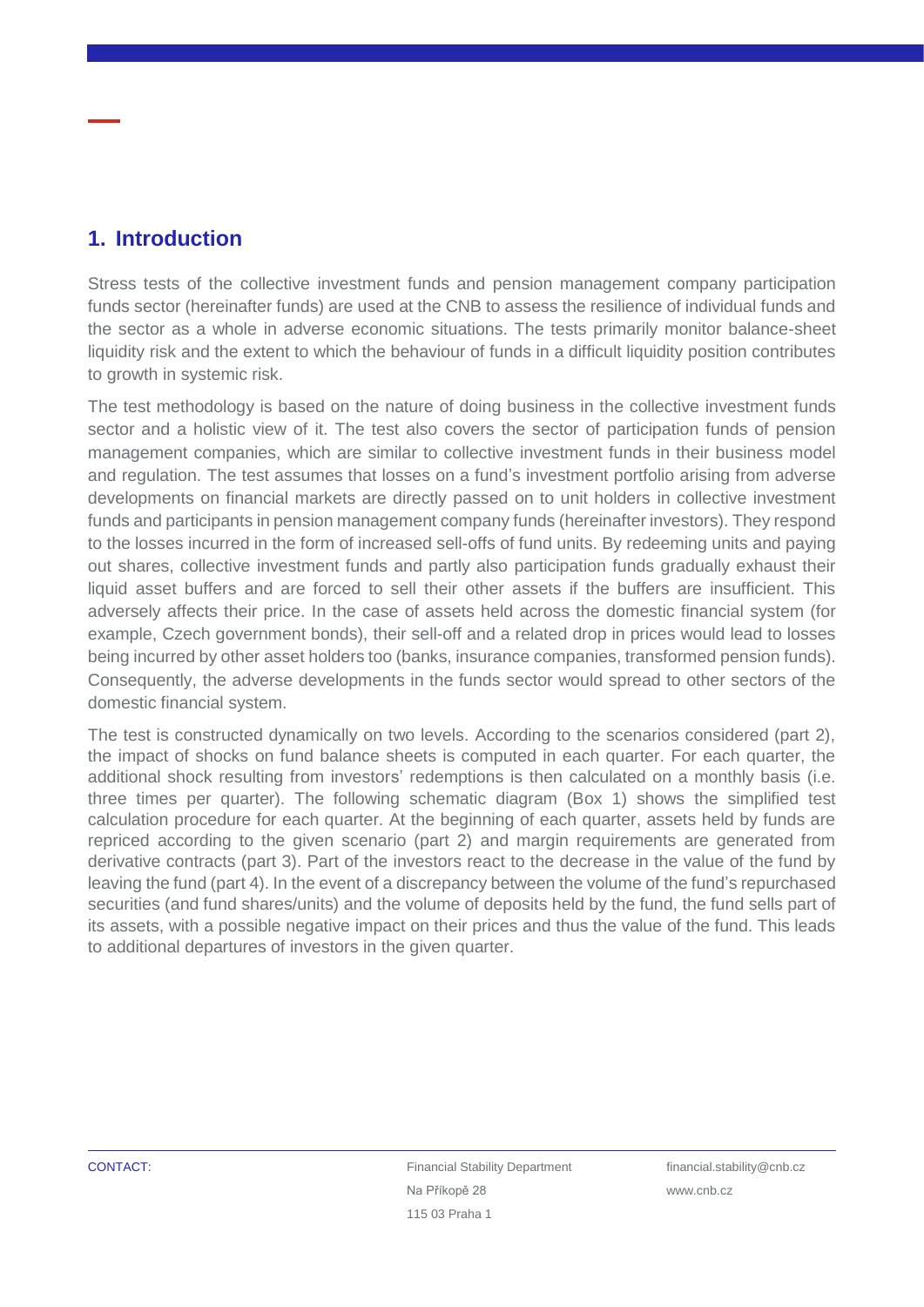

## <span id="page-2-0"></span>**2. Stress test scenarios**

The starting point for the macro stress test is an adverse macroeconomic scenario. To compare the effects of the adverse scenario with the most probably outcome, the stress tests also use a baseline macroeconomic scenario. Such scenarios are designed using the CNB's forecasting model. Its output is supplemented by projections of selected financial variables, which are generated using the CNB's satellite models. The test uses the exchange rate scenario from the official forecasting model and takes property prices, yield curves and stock market developments from the satellite models.

The variables given by the scenario are used to revalue the assets held by the funds on a quarterly basis. The scenario always represents the development of the above quantities over a period of three years from the beginning of the test. The test also assumes a static balance sheet, which means that no change in assets due to the arrival of new participants or a change in the portfolio structure is considered. However, the test takes into account future liquidity inflows from debt security holdings. Inflows from coupons and maturing principal will increase funds' deposits at banks. Their reinvestment and bond issuer default are not considered. This means that the holder always receives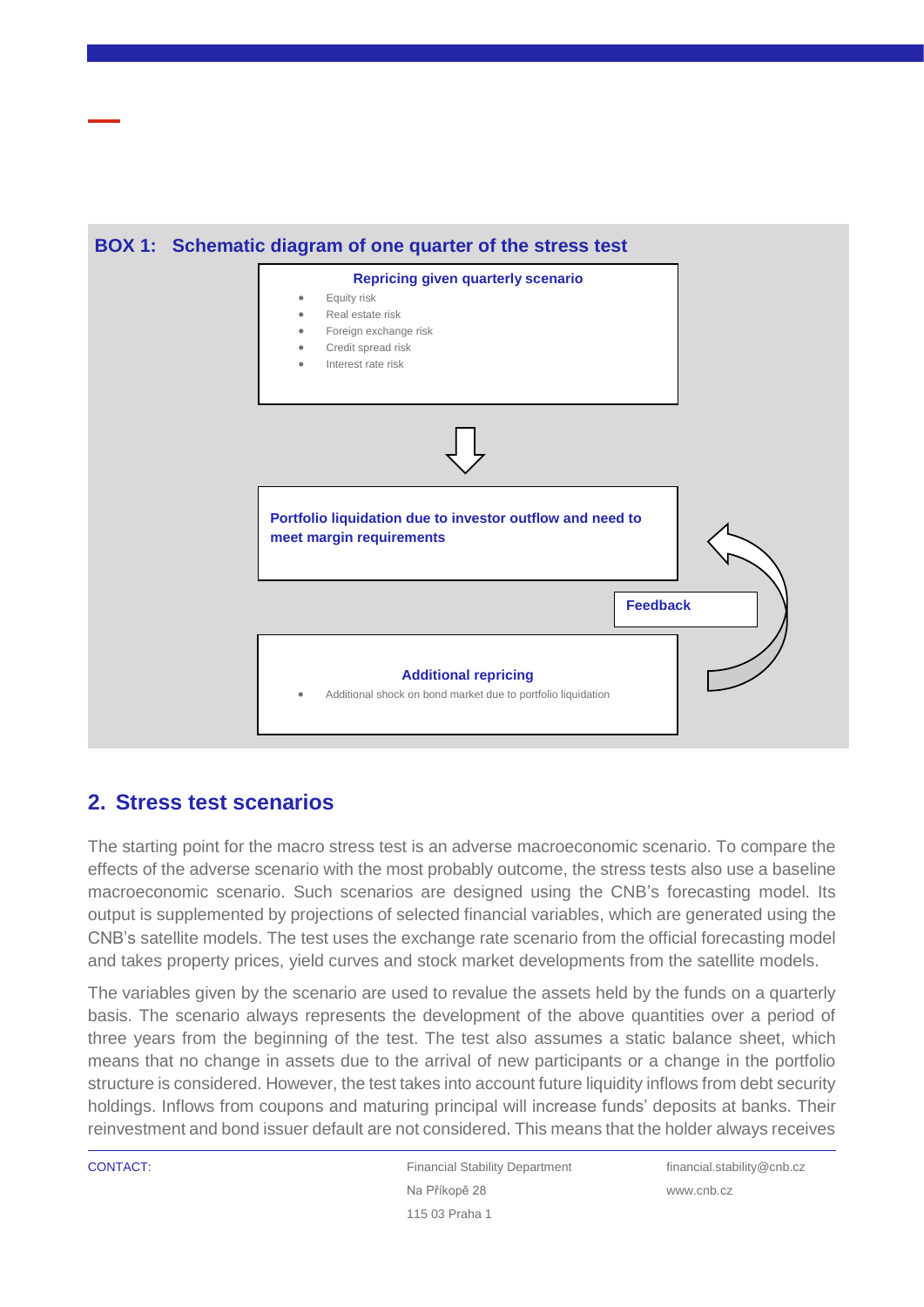income on debt securities earning positive rates of interest at maturity. Furthermore, the test does not consider yields on property, bank deposits and equity dividends. It thus represents the upper bound of the impact of changes in prices on the individual funds.

Data as of the end of the calendar year preceding the year of the stress test are considered as the basis for calculating profit/loss and liquidity (the ratio of liquid assets to total assets) in the stress test. The test includes most pension management company participation funds and open-end collective investment funds. By contrast, the test excludes funds for qualified investors, as they differ in terms of the nature of their business and their liquidity risk is thus often limited.

## <span id="page-3-0"></span>**3. Risks considered by the scenario**

#### **Equity risk and real estate risk**

All equity securities measured at fair value and the unit certificates of equity collective investment funds sensitive to a change in the level or volatility of equity market prices are tested for equity risk.

Real estate risk is tested for all assets whose valuation is sensitive to the level or volatility of market property prices. In addition to real estate, this applies to direct or indirect holdings in real estate companies if the look-through approach is applied.<sup>2</sup>

The change in the value of equity securities after the application of the equity shock and the change in the value of property is calculated as the product of a scenario-based coefficient on the relevant shock and the value of the security/property on the relevant date.

### <span id="page-3-1"></span>**BOX 2: Method for calculating equity and real estate risk**

Mathematically, the change in the value of an asset held by a fund in the form of an equity security or property  $\Delta A_{type}$  is calculated as:

$$
\Delta A_{type} = A_{type,T+1} - A_{type,T} = A_{type,T} * shock_{type}
$$
\n<sup>(1)</sup>

where  $A_{true}$  is the value of the asset and shock<sub>tyne</sub> is the coefficient on the relevant  $A_{true}$ .

#### **Interest rate risk**

A general interest rate shock is applied to all assets whose values are sensitive to a change in interest rates. This applies in particular to debt securities and interest rate derivatives. The scenario

<sup>&</sup>lt;sup>2</sup> The look-through approach involves breaking down the fund's holdings by the real underlying investment assets (in this case, real estate). This approach is used if we can identify the specific risks associated with the real estate companies in which the investment fund has ownership interests. If we are unable to identify such risks, general equity risk is applied.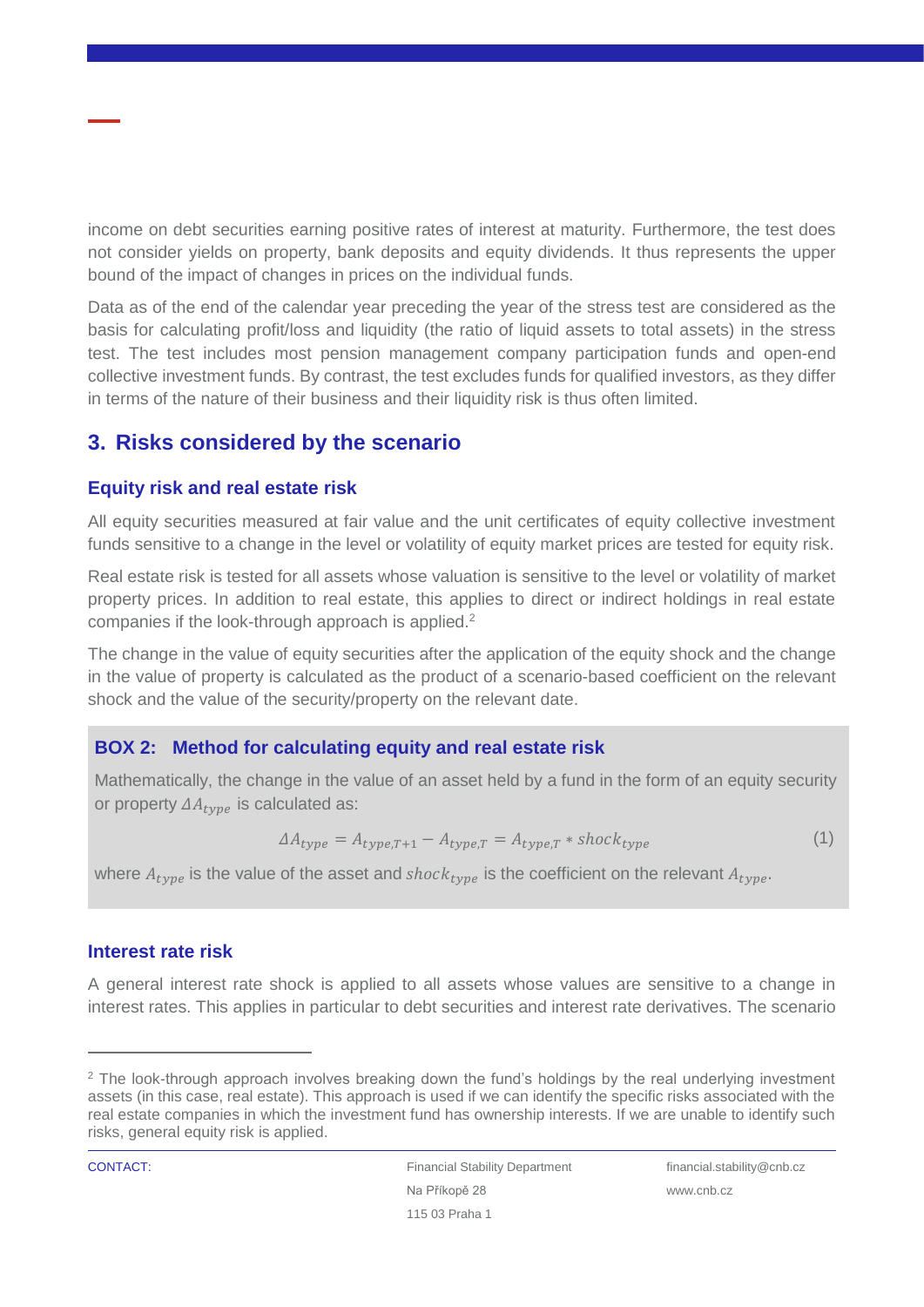defines risk-free yield curve values separately for koruna interest rates and for foreign currency interest rates.

The interest rate shock is applied using the discounted cash-flow method. The discount rate is constructed from the risk-free interest rate<sup>3</sup> and a risk mark-up. The risk mark-up is the difference between the yield on the asset and the comparable risk-free return. When the shock is applied the risk-free interest rate changes according to the scenario, while the risk mark-up remains constant. The test also takes into account derivative hedging of the exposure against interest rate risk, where interest rate derivatives are marked to market by discounting payments arising from them using swap curves.

## <span id="page-4-0"></span>**BOX 3: Method for calculating interest rate risk**

Mathematically, the change in the value of a debt security or an interest rate derivative  $\Delta A_{IR}$  is calculated as:

$$
A_{IR} = A_{IR,T+1} - A_{IR,T} = A_{IR,T} * shock_{RFR}
$$
 (2)

where  $A_{IR,T}$  is the value of the debt security (derivative) and shock<sub>RFR</sub> is the coefficient on the relevant  $A_{IR,T}$  which represents the movement in the risk-free yield curve.

### **Credit spread risk**

Credit spread risk is applied to assets which are sensitive to interest rates (in the case of this test, debt securities). It represents the risk of change in the market price of these securities due to a perceived change in their risk premium by financial markets. The expected shortfall method is used to calibrate this risk. This method calculates the average loss on the given security type in the tail of the loss distribution.<sup>4</sup> Shock calibration is performed separately for government and corporate debt securities, taking into account the relevant credit rating and maturity band.

Impairment due to change in the credit spread is always considered an additional stress on top of impairment due to general interest rate risk and, in simplified terms, expresses the risk of default and other portfolio factors influencing the price.<sup>5</sup> The shock is calibrated so as to take into account the increase in the credit spread only and not movements in swap curves, which are part of the general interest rate risk (see Box 3).

<sup>&</sup>lt;sup>3</sup> In this test, the swap interest rate is considered to be the empirical equivalent.

<sup>4</sup> For more details, see, for example: https://en.wikipedia.org/wiki/Expected\_shortfall

<sup>&</sup>lt;sup>5</sup> In the case of Czech government bonds, credit spread risk and general interest rate risk can be combined in the calculation.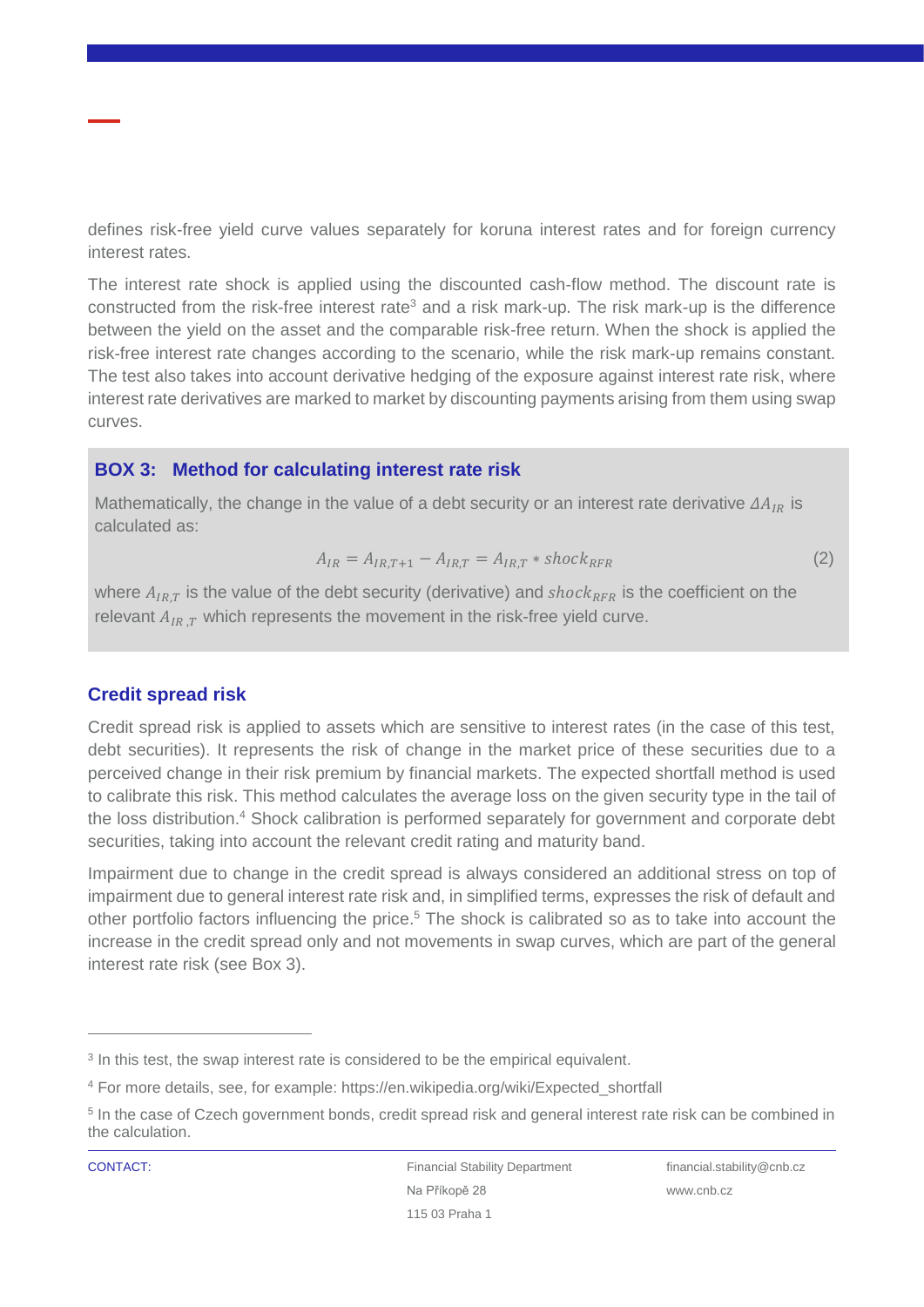#### <span id="page-5-0"></span>**BOX 4: Method for calculating credit spread risk for debt securities**

Mathematically, the change in the value of a debt security  $\Delta A_{IR}$  is calculated as:

$$
\Delta A_{IR} = A_{IR,T+1} - A_{IR,T} = A_{IR,T} * shock_{maturity, rating}
$$
\n(3)

where  $A_{IR,T}$  is the value of the debt security and  $shock_{matrix, rating}$  is the coefficient on the relevant  $A_{IRT}$ .

#### **Foreign exchange risk**

Debt and equity securities denominated in foreign currency are subject to foreign exchange risk. If the foreign currency appreciates in the scenario, the koruna value of foreign currency assets rises. Conversely, an appreciation of the koruna is associated with a drop in the koruna value of foreign currency assets. In the case of equity securities, the change in the exchange rate in the scenario is applied to the koruna value of the foreign currency exposure as of the reference date. In the case of debt securities, where foreign exchange risk and interest rate risk work together, the exchange rate shock is applied to the koruna value of the asset only after the general interest rate shock has been applied. The test also takes into account derivative hedging of the exposure against foreign exchange risk. Currency hedging is also considered in connection with foreign exchange risk. Foreign currency derivatives are marked to market by discounting payments arising from them using swap curves.

#### <span id="page-5-1"></span>**BOX 5: Method for calculating exchange rate risk**

Mathematically, the change in the value of a foreign currency equity holding  $\Delta A_{ER}$  is calculated as:

$$
\Delta A_{ER} = A_{ER} - A_{ER} * shock_{ER} = A_{ER} - A_{ER} * (\frac{ER_{T+1} - ER_T}{ER_T})
$$
\n(4)

where  $A_{ER}$  is the value of the foreign currency asset and  $shock_{ER}$  represents the percentage change in the exchange rate in the period monitored.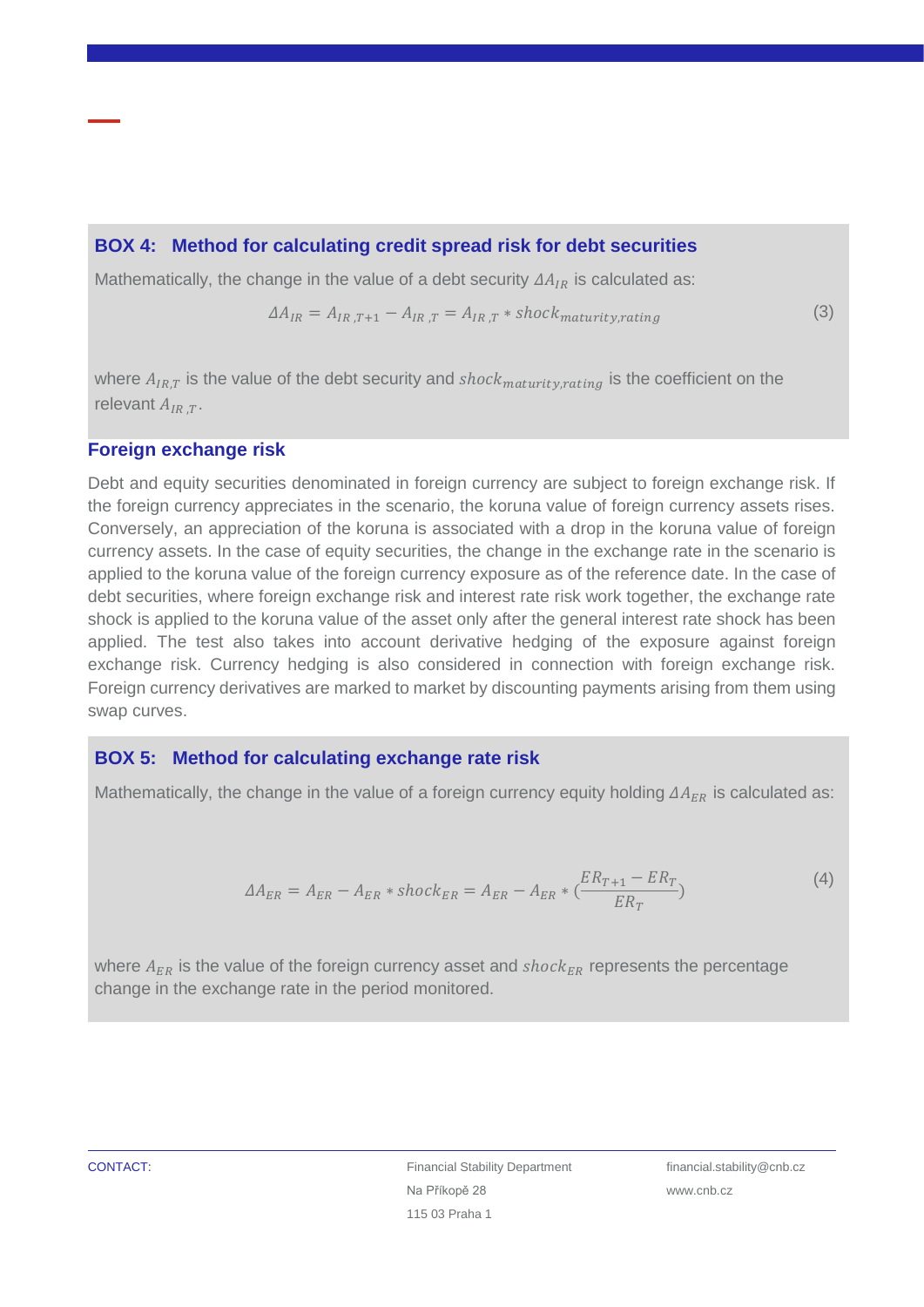## <span id="page-6-0"></span>**4. Additional risks considered on a monthly basis**

After each quarterly repricing based on the scenario, the behavioural reaction of investors is considered in the next three months. Each month, investors' exit is estimated depending on the type of fund<sup>6</sup> and its losses. This puts liquidity pressure on the fund's portfolio (a liquidity outflow is caused by the repurchase of securities issued by the fund or the payout of shares). This caused not only by the outflow of individual investors, but also by the need to meet margin requirements arising from derivative contracts. As regards fund type, equity funds, bond funds, mixed funds and real estate funds are distinguished in the test. Participation funds of pension management companies are a special category. For simplicity, the test assumes an investment portfolio liquidation period of 30 days as the upper limit of the regulatory period. The test assumes that a 10% decline in the unit value will lead to the exit of investors holding 4% of assets in the case of equity funds, 8% in the case of mixed and other funds and 12% in the case of bond funds. For real estate funds, a very low monthly liquidity outflow of 1% was chosen due to the low sensitivity of investors to price changes, as for them the regulatory period for redeeming a unit is up to two years. Similarly, loss of state support and additional taxation upon early termination of pension savings is taken into account in the case of participation funds. For this reason, the sensitivity parameter is also set at 1% for them. For precautionary reasons, the model does not assume the possibility to suspend the redemption of fund units.

The test assumes two methods for selling off assets from the fund's portfolio due to an outflow of investors and the need to meet margin requirements. The first is the waterfall method, under which funds address their liquidity needs first by using cash and bank deposits and only then by selling less liquid assets. The second is the slicing method, which assumes that funds maintain constant proportions of individual asset classes in the portfolio when selling their assets.

#### **Investor outflows and additional margin requirements due to losses on derivatives contracts**

In the case of exchange rate risk, dynamic changes in the exchange rate are considered on the basis of the macroeconomic scenario. Margin requirements arising from the revaluation of derivative contracts are also considered when calculating exchange rate risk for derivative contracts. As in the case of investor outflows, these requirements exert pressure for the liquidation of assets from the investment portfolio due to the need to replenish cash on the margin accounts of central counterparties.

### <span id="page-6-1"></span>**BOX 6: Liquidity need of the fund in one month**

<sup>6</sup> Type of investment fund in terms of dominant investment strategy, or pension management company participation fund.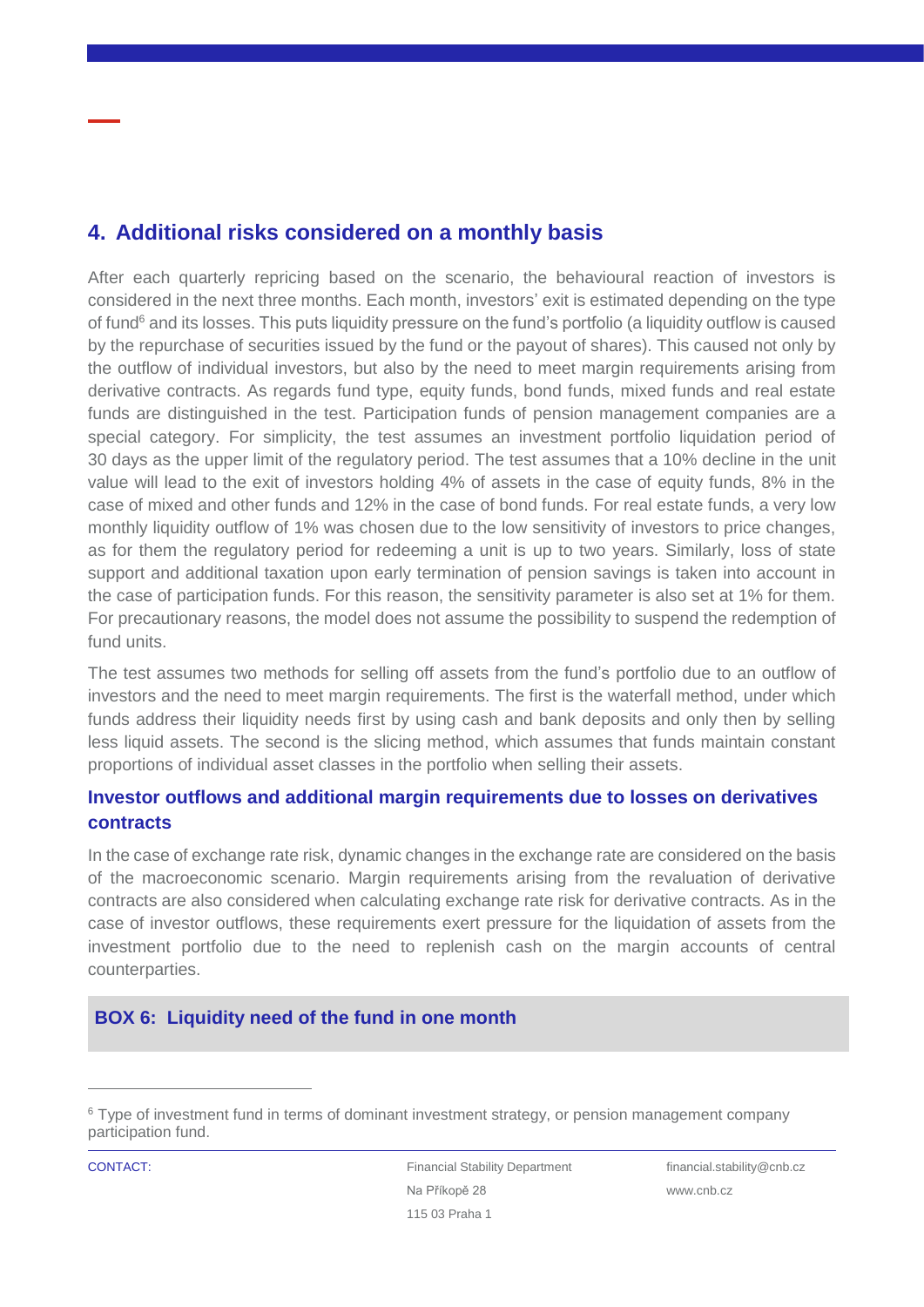Mathematically, the total liquidity need is designated as  $Lightity$  out  $flow_{fund\ type, unit}$ . In each fund, this liquidity outflow is expressed as the sum of the outflow of liquidity due to investor outflows (*Liquidity outflow<sub>innestors</sub>*) and the margin requirements (*Liquidity outflow<sub>ER</sub>*).

, = + (5)

Owing to the distribution of its impact on the various types of assets, the total liquidity need is then converted to a vector variable, where the sum of the elements of the vector is equal to the original scalar value. This vector is then deducted from the fund's balance sheet, which is expressed as a vector of the same size, which can be expressed as:

$$
\vec{A}_{fund,T+1} = \vec{A}_{fund,T} - Outflow_{fund\ type, unit, sell-off\ method}
$$
\n(6)

 $\vec{A}_{fund}$  is the vector of all assets in the fund's portfolio. The individual elements of this vector are determined on the basis of the liquidity of the asset type.  $\overrightarrow{Outflow}_{fund\ type, unit, sell-off\ method}$ expresses the distribution of the scalar value of  $Lightity$  out  $flow_{fund\ type, unit}$ . The value of each element of the vector  $\overrightarrow{Outflow}_{fund\ type, unit, sell-off\ method}$  varies based on the sell-off method used and expresses the amount of the asset type sold. The value of *Liquidity outflow*<sub>investors</sub> is calculated as:

$$
Lightity outflow_{investors} = \Delta Unit * c_{fund\ type} \tag{7}
$$

where  $\Delta Unit$  is the change in the value of the fund unit and  $c_{fund\ type}$  is the sensitivity of the investors in the given fund type to change in the value of the investment.

Mathematically, the liquidity outflow due to the need to meet the margin requirements is expressed as:

$$
Liquidity outflow_{ER} = c * \Delta DERIV
$$
 (8)

where  $c$  is the coefficient on the margin requirements in relation to the change in the value of derivatives transactions. This coefficient is obtained using linear regression between the historically observed margin requirements need and the change in the fair value of derivatives based on data from the EMIR database.  $\triangle DERNV$  is the change in the fair value of derivatives.

#### **Additional shock on the government bond market due to portfolio liquidation**

The test assumes that the amount of assets sold by funds affects the market prices of those assets. The test considers this effect only for Czech government bonds, as funds account for a negligible

**CONTACT:** Financial Stability Department Na Příkopě 28 115 03 Praha 1

financial.stability@cnb.cz www.cnb.cz